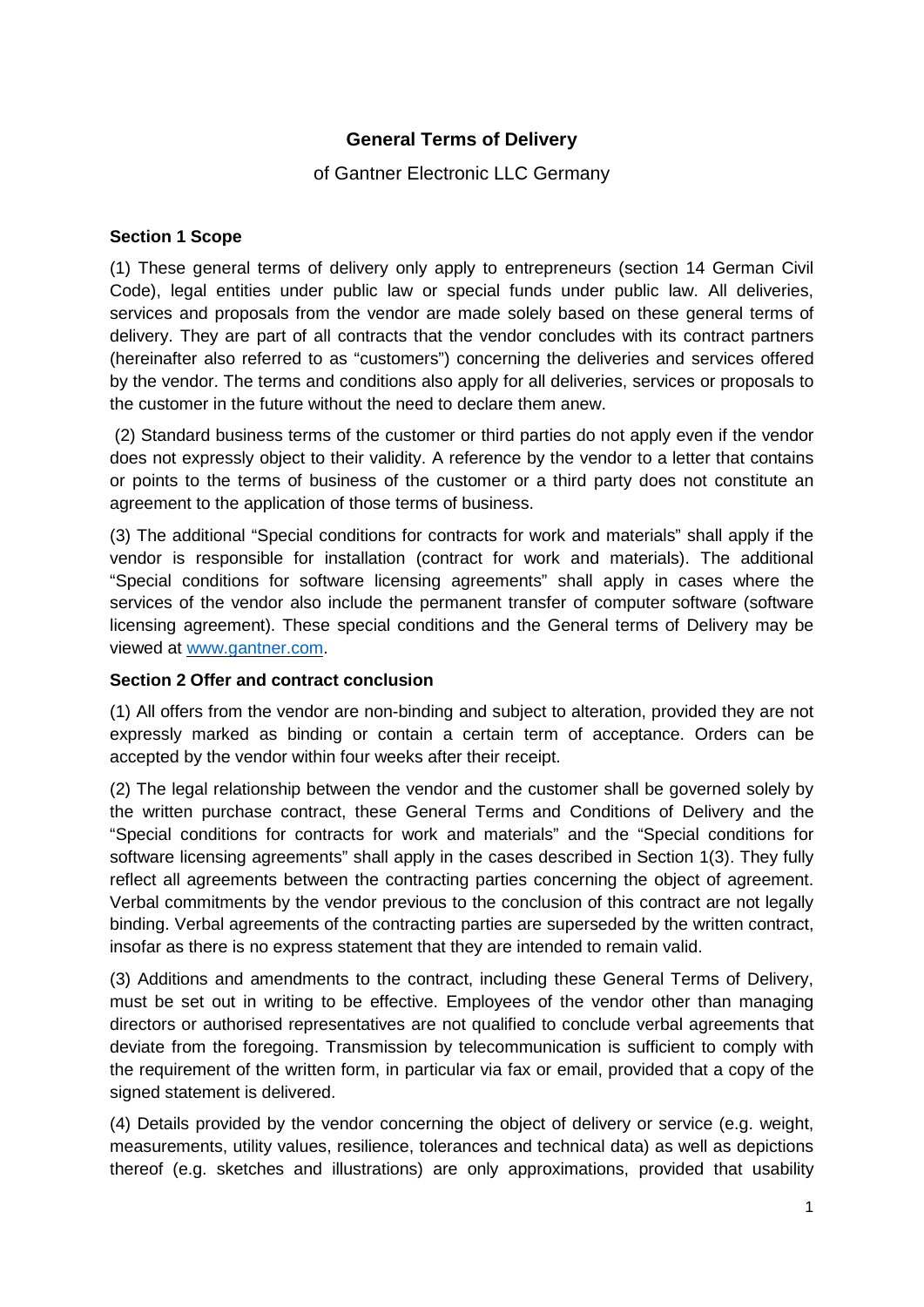intended by the contract does not exact conformance. They are no guarantied qualities but rather descriptions or identification of the delivery or service. Customary deviations and deviations that ensue due to legal regulations or technical improvements as well as the replacement of components with equivalent components are permitted as long as they do not impair usability intended by the contract.

(5) The vendor reserves ownership of or copyright to all proposals and quotations submitted by it as well as to all sketches, illustrations, calculations, brochures, catalogues, models, instruments and other records and resources that were made available to the customer. The customer may not make these objects available to third parties, whether as such or as relates to their content, may not make them public, copy them or use them by itself or through third parties without the express approval of the vendor. It shall return these objects in their entirety to the vendor upon the vendor's request as well as destroy copies, if any, if they are no longer needed by the customer within the ordinary course of business or if negotiations do not result in the conclusion of a contract. This does not apply to the storage of data provided electronically within the scope of normal data backups.

#### **Section 3 Prices and payment**

(1) The prices apply for the scope of supply and service that is quoted in the order confirmations. The prices are quoted in EUR ex works plus packaging, statutory VAT, customs duty in case of export delivery as well as fees and other public taxes. Furthermore, a value of 1% of the respective final project price will be charged for small items (e.g. cable joints, fittings etc.). Training and instruction are generally not part of the vendor's contractual obligation. In case these are agreed upon separately they and other additional or special services will be charged separately.

(2) If the agreed upon prices are based on the vendor's catalogue prices and the delivery is supposed to take place more than four months after the conclusion of the contract, the vendor's catalogue prices which are valid at the time of delivery apply (always minus an appointed percentage or fixed discount).

(3) Invoice amounts are to be paid within ten days from the time of billing without any deduction, insofar as nothing else has been arranged in writing. If an acceptance has been arranged, the day of this acceptance will be decisive for the due date of the invoice amount. § 3 par. 3 p. 1 applies accordingly. The date of payment is validated based on the time it is received by the vendor. Payment via check is not permitted, insofar as it is not explicitly permitted for a particular case. If the customer does not pay at the maturity date, the customer will have to pay interest of 5% p.a. on the outstanding amounts from the maturity date; the enforcement of higher interest and further damages in case of delay remains unaffected.

(4) Offsetting with counterclaims by the customer or withholding of payments due to such claims is only permissible insofar as the counterclaims are undisputed or have been recognized as legally binding.

(5) If the vendor learns of circumstances after the conclusion of the contract that significantly lessen the credit score of the customer and which threaten the payment of the outstanding receivables to the vendor by the customer from the respective contract relationship (including other individual orders for which the same framework contract applies), the vendor may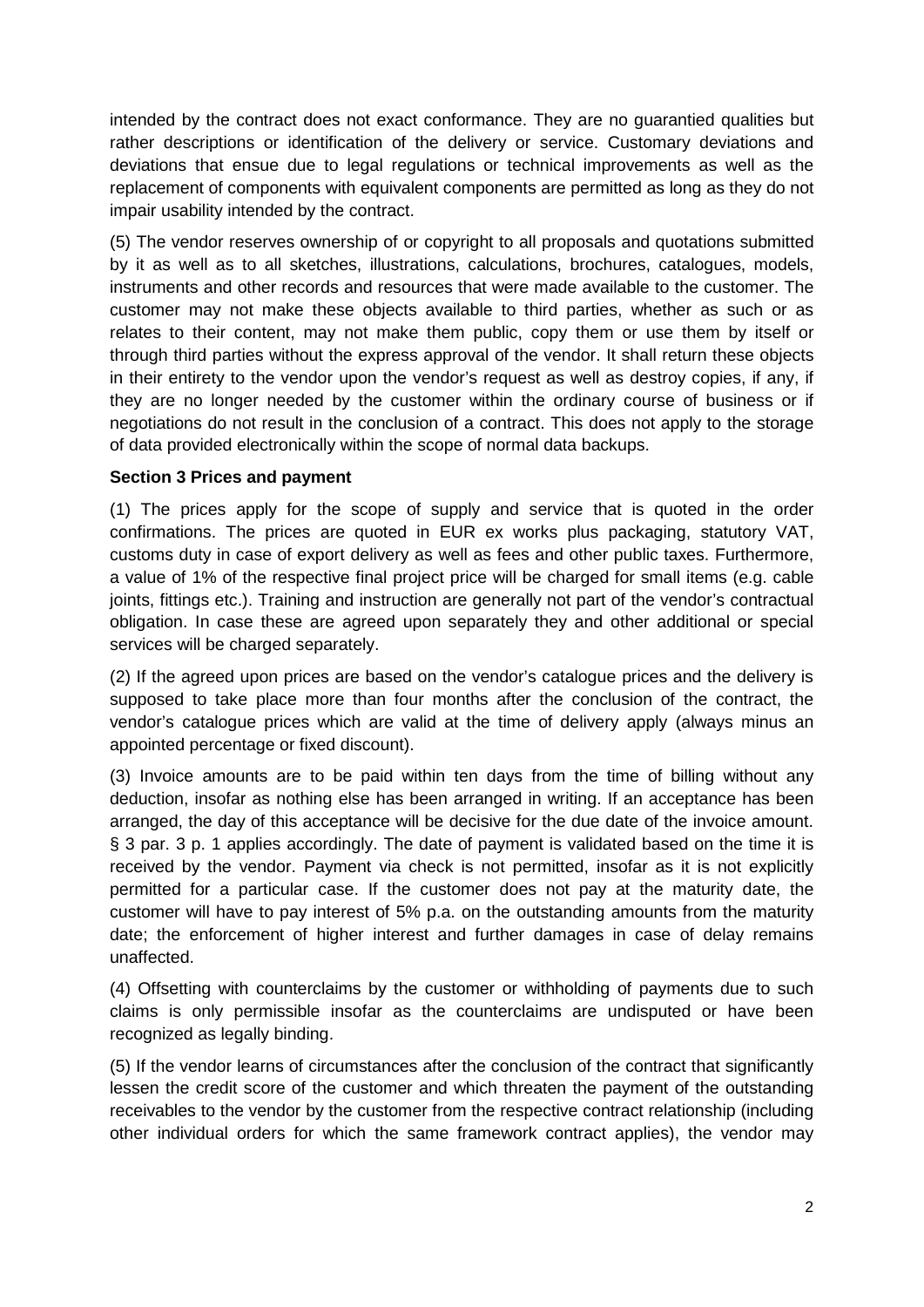perform outstanding deliveries or services only after the payment of an advance or security deposit has been made.

#### **Section 4 Delivery and delivery period**

(1) Deliveries are made ex works.

(2) Delivery times usually amount to eight weeks from the date of the order confirmation by the vendor. If the vendor is also responsible for installation (cf. Section 1(3)), delivery times will instead amount to ten weeks. Deadlines and due dates for deliveries and services promised by the vendor are never more than approximations, unless a fixed deadline or date has been expressly confirmed. Provided that shipments have been agreed upon, delivery times refer to the time of handing over to the shipping agent, carrier or other third party commissioned to provide transport.

(3) The vendor can – irrespective of its rights resulting from a default by the customer demand an extension or delay of the delivery and service date from the customer for the period in which the customer fails to comply with its contractual obligations to the vendor.

(4) The vendor is not liable for the impossibility to deliver the shipment or for delivery delays, insofar as these have been caused by force majeure or other events that were not foreseeable at the time the contract was concluded and for which the vendor is not responsible (e.g. interruptions of operation of all kinds, difficulties with the supply of materials or energy, transportation delays, strikes, lawful lockouts, shortage of workers, energy or resources, difficulties in acquiring the necessary permits, measures imposed by official bodies or institutions or absent, incorrect or late deliveries by suppliers). Inasmuch as such events significantly impair delivery or performance by the vendor or make them impossible and are not only of a temporary nature, the vendor has the right to revoke the contract. In case of hindrances of a temporary nature, delivery or performance times will be delayed by the period of the hindrances plus a reasonable lead time. If acceptance of the delivery or service cannot be expected from the customer due to the delay, it may revoke the contract by means of immediate written declaration to the vendor.

(5) The vendor is only entitled to make partial deliveries, if

- The partial delivery is usable for the customer within the framework of the contractually intended purpose
- The delivery of the remaining ordered goods is ensured, and
- No considerable additional expenditure or cost arises for the customer as a result (unless the customer agrees to bear such costs).

(6) If the vendor is in default of a delivery or service, or if a delivery or service proves to be impossible for whatever reason, the liability of the vendor is limited to compensation according to Section 8 of these General Terms of Delivery.

# **Section 5 Place of performance, shipping, packaging, passing of risk, acceptance**

(1) To the extent no other agreement has been made, the place of performance for all obligations under the contractual relationship is Bochum. If the vendor is also responsible for installation, the place of performance will be required place of installation.

(2) The delivery method and packaging may be selected in the reasonable exercise of the vendor's discretion.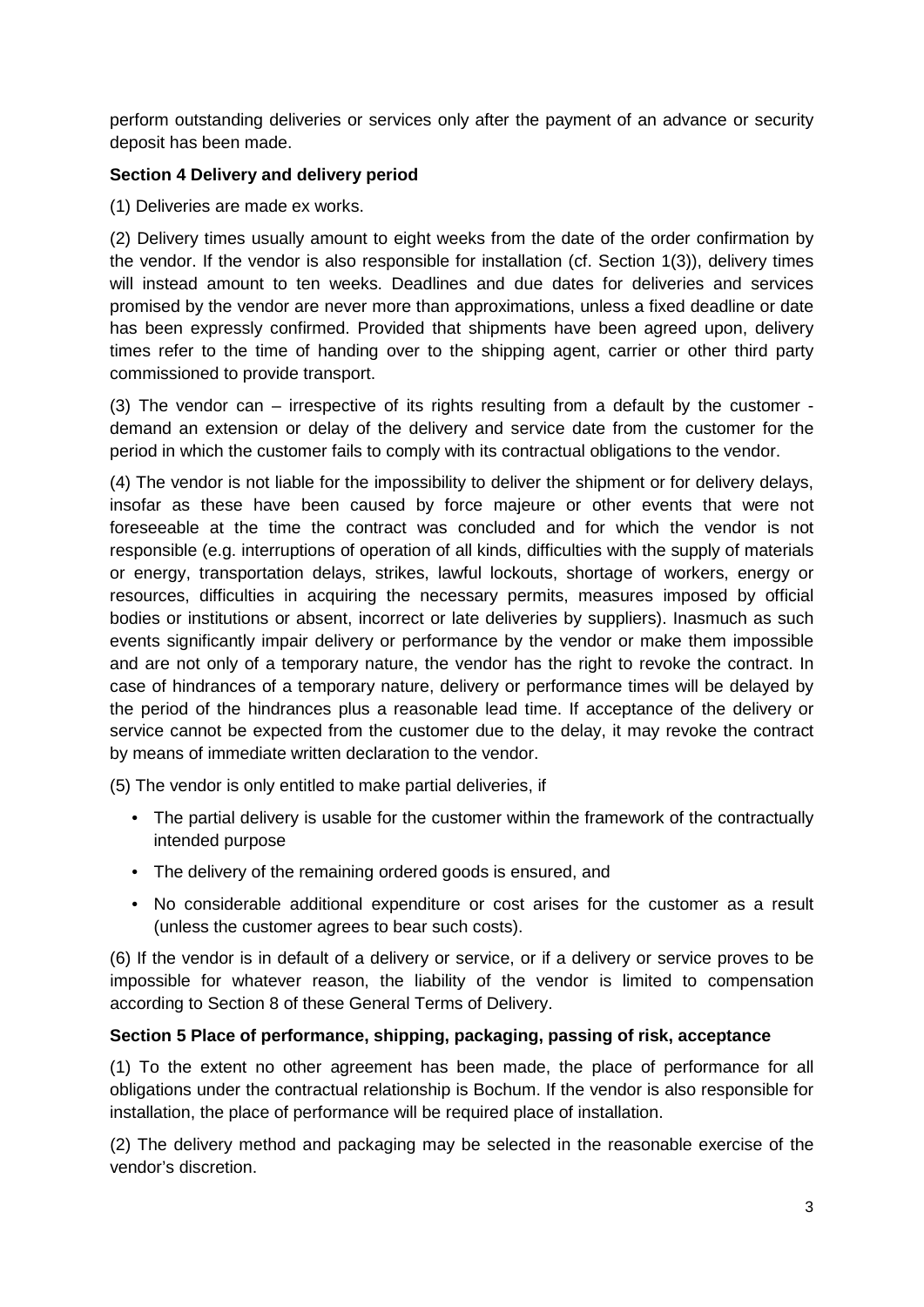(3) Risk passes to the customer at the latest when the delivery item is handed over to the shipping agent, carrier or other third party commissioned to provide transport (the start of the loading procedure is decisive). If shipping or handover is delayed due to circumstances for which the customer is responsible, risk passes to the customer on the day at which the delivery item is ready for shipping and the vendor has so informed the customer. If acceptance has been arranged, acceptance will be determinative for the passing of risk. For the all other purposes, the statutory provisions of the law governing contracts for work and services shall also apply *mutatis mutandis* to an agreement for acceptance. Handover or acceptance shall be deemed to have taken place if the customer is in default of acceptance.

(4) The Customer shall bear storage costs after the passage of risk. If the vendor stores the item, storage costs will amount to 0.25% of the invoice amount of delivery items subject to storage for every full week. The right to assert and prove additional storage costs, or lower storage costs, is reserved.

(5) The vendor shall insure the shipment against theft, breakage, or damages from transportation, fire or water only upon the customer's explicit request and at its own expense.

(6) If acceptance is required, the delivery item is deemed accepted when

- Delivery and installation (if the vendor is also responsible for installation) are concluded
- The vendor informs the customer of this referring to the deemed acceptance according to this Section 5(6) and has requested the customer's acceptance
- Twelve workdays have passed since delivery or installation or if the customer has started use of the delivery item (e.g. has put the delivered system into operation) and in that case six workdays have passed since delivery or installation, and
- The customer has refused acceptance within this period on grounds other than a defect notified to the vendor that makes use of the object of sale impossible or significantly impairs such use.

#### **Section 6 Warranty, material defects**

(1) The warranty period is a year from delivery or acceptance, if such an acceptance is required. This period does not apply to compensation claims by the customer resulting from injury to life, limb or health or from intentional or grossly negligent breaches of duty by the vendor or its agents; such claims lapse based on applicable statutory provisions.

(2) The delivery objects have to be carefully inspected immediately after handover to the customer or to the third party that appointed by the customer. They are regarded as accepted by the customer in case of obvious deficiencies or other deficiencies that could have been noticed during an immediate, careful inspection if the vendor does not receive a written notice of defects within seven days business days after handover. The deliver items are regarded as accepted by the customer with regard to other deficiencies if the vendor does not receive the notice of defects within seven business days after the time when the deficiency was first identifiable. If the deficiency was already noticeable to the customer at an earlier time during normal usage, such earlier time will be relevant for the start of the complaint period. Upon request of the vendor, a delivery item subject to an objection has to be returned to the vendor carriage paid. In case of a legitimate complaint, the costs of the cheapest delivery method will be reimbursed by the vendor; this does not apply, however, if the costs are higher because the delivery item was not at its intended place of use.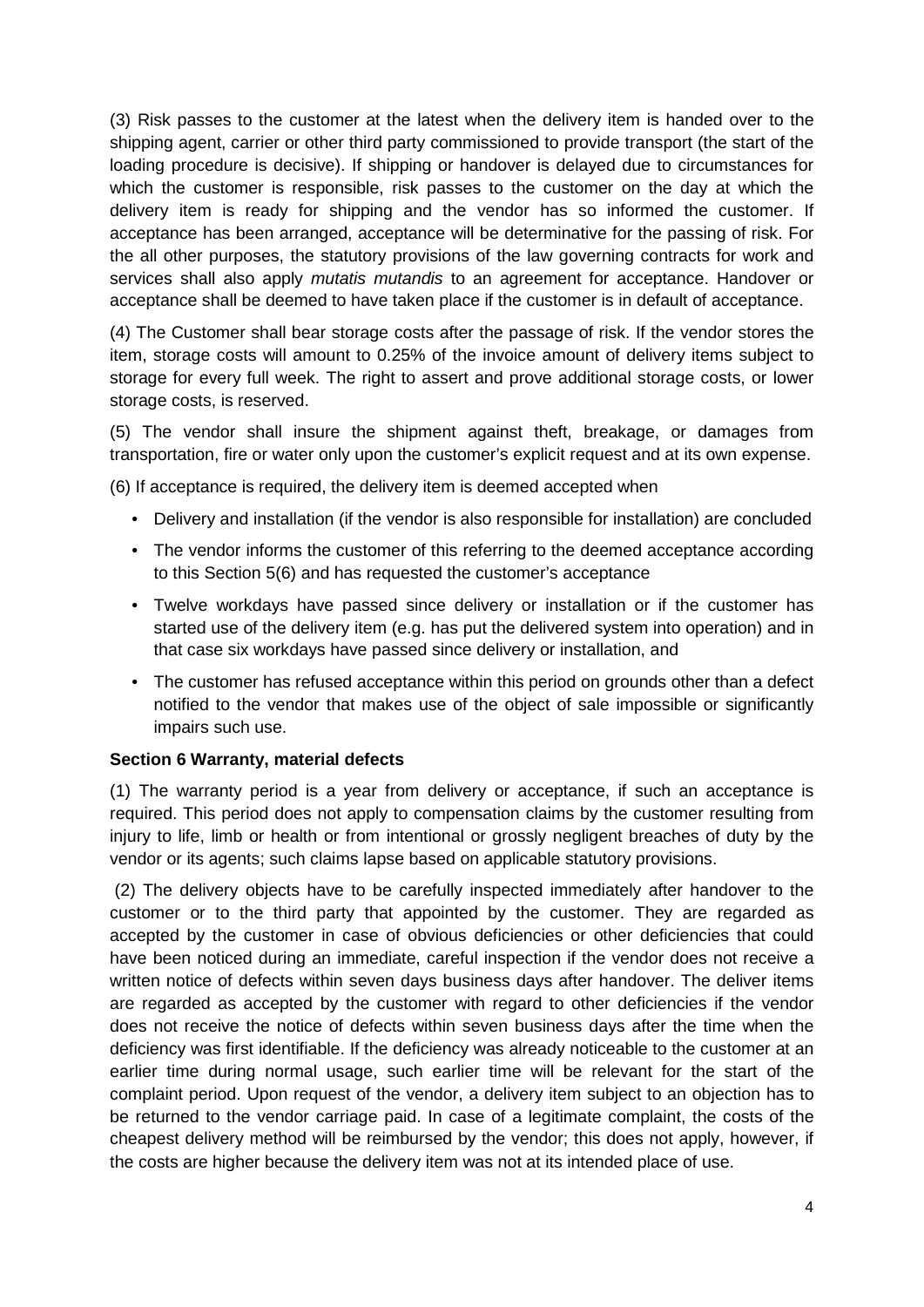(3) In case of material defects of the delivered items, the vendor is first obliged and entitled to make improvements or to deliver a replacement, at its election, within an appropriate period after deciding which option is appropriate. In case of failure, i.e. impossibility, unacceptability, noncompliance or disproportionate delay in the repair or replacement, the customer may revoke the contract or reduce the purchase price appropriately.

(4) If a defect is caused by a fault of the vendor, the customer can demand compensation on the conditions described in Section 8.

(5) Cash registers and systems, even automatic ones, cannot be operated completely free of personnel. In particular, personnel is required in connection with operating errors, troubleshooting, adjusting, filling and emptying equipment.

(6) In the case of defects in components from other manufacturers that the vendor cannot resolve for licensing or factual reasons, the vendor will (at its option) assert its warranty rights against the manufacturers and suppliers for the account of the customer or assign such claims to the customer. In case of defects of this nature, subject to the other requirements and these General Terms of Delivery, warranty claims against the vendor shall not arise until the judicial enforcement of such claims against the manufacturer and its supplier(s) has failed or has no prospect of success e.g. by reason of insolvency. The statute of limitation for the customer's warranty claims against the vendor is suspended during the pendency of any legal disputes.

(7) The warranty is void if the customer modifies the delivery item or if the customer permits third parties to modify it without the approval of the vendor and the resolution of defects therefore becomes impossible or rendered unreasonably difficult. The customer shall bear the additional costs of the resolution of defects that arise from any such modifications.

(8) The supply of used items agreed with the customer in individual cases shall be made to the exclusion of any warranty for material defects.

(9) Should use of the delivery item require the licensing of products from Microsoft or other licensors, for sake of clarity it is noted that the customer is solely responsible for its computer processing and obtaining necessary and adequate licenses from Microsoft or other licensors. In relation to Microsoft or other licensors, the vendor shall be released from any and all claims that could accrue to Microsoft or other licensors based on usage of the delivery item by the customer.

(10) As a gesture of goodwill, GANTNER standard devices can be returned without indicating the grounds for return for up to 5% of the respective order value. However, this applies only in the case of goods solely subject to delivery, i.e. not in the case of installation.

Custom-built products such as front covers, data carriers, etc. are likewise exempt from provision. Goods must be returned to the vendor within four weeks from the date of delivery. A general processing fee of EUR 70 will be charged for each returned device.

# **Section 7 Intellectual property rights**

(1) According to this Section 7, the vendor guarantees that the delivery item is free from trademark rights or other third-party intellectual property rights. Each party to the contract shall immediately inform the other party in writing in the event that claims are made against it due to the infringement of such rights.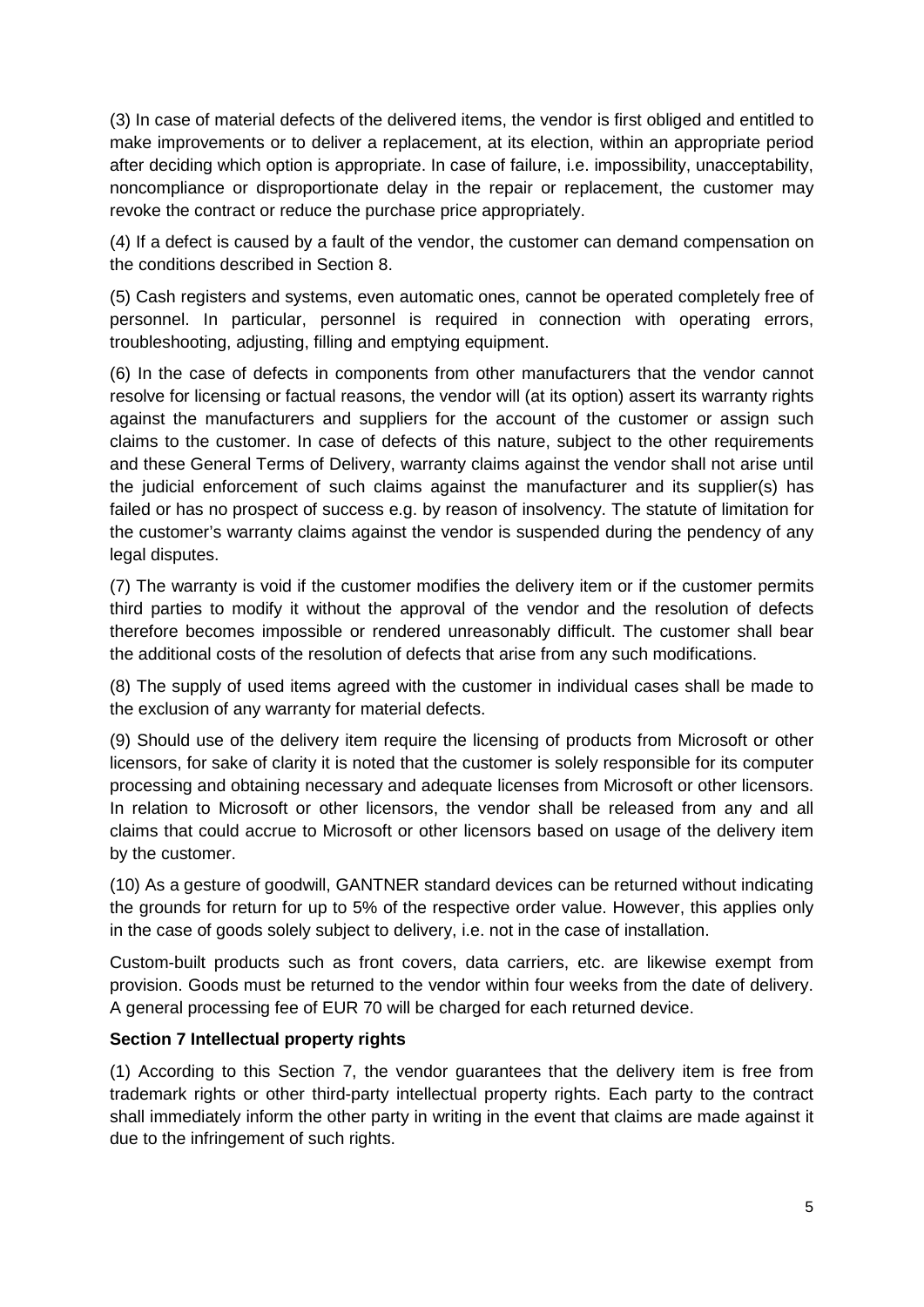(2) In the event that the delivery item infringes trademark rights or other third-party intellectual property rights, the vendor will, at its option and expense, alter or replace the delivery item in such a way that the rights of a third party will no longer be violated, however, the delivery item must still fulfil its contractually specified function or the vendor will conclude a licensing agreement granting the customer all necessary rights of use. If the vendor does not succeed in doing this within an appropriate period, the customer may revoke the contract or reduce the purchase price accordingly. Any potential compensation claims on the part of the customer are subject to the restrictions of Section 8 of these General Terms of Delivery.

(3) In the case of legal infringements caused by products from other manufactures that have been delivered by the vendor, the vendor will, at its option, assert its claims against the manufacturers and sub-suppliers concerning for the account of the customer or assign such claims to the customer. According to this Section 7, claims against the vendor shall not arise until the judicial enforcement of such claims against the manufacturer and its supplier(s) has failed or has no prospect of success e.g. by reason of insolvency.

# **Section 8 Liability for compensation based on fault**

(1) The vendor's liability for damages is limited according to this Section 8, irrespective of the legal basis, in particular due to impossibility, delay, defective or incorrect deliveries, breach of contract, infringement of duties during contract negotiations and illicit actions, to the extent that this involves fault.

(2) The vendor is not liable in case of ordinary negligence by its executive bodies, legal representatives, employees or other agents, insofar as this does not relate to an infringement of essential contractual duties. Essential contractual duties are the obligation to deliver and install the delivery item in a timely manner, the delivery item's freedom from material defects and defects in title which could impair its functionality or usability more than slightly, as well as its advisory or protective obligations or duty of care intended to enable the customer to use the delivery item according to the contract or to protect life and limb of the customer's personnel or to protect its property from considerable damage.

(3) To the extent that the vendor generally bears liability according to Section 8(2), this liability is limited to damages which the vendor foresaw as a possible consequence of a breach of contract or which it should have foreseen had it exercised due care. Indirect damages or consequential damages that are caused by defects of the delivery item are only compensable to the extent that such damages are to be typically expected when using the item according to its intended purpose.

(4) In case of liability for ordinary negligence, the vendor's duty to provide compensation for material damages and further financial losses resulting from such damages is limited to the amount of EUR \_\_\_\_\_\_\_\_ per damage event, even when it concerns a breach of contractual obligations.

(5) The aforementioned exclusions of liability and limitations of liability apply to the same extent to the executive bodies, legal representatives, employees and other agents of the vendor.

(6) Insofar as the vendor provides technical consulting or acts as an advisor and such information or advise is not part of the contractually agreed scope of services owed by it, such actions are performed free of charge and with the exclusion of any liability.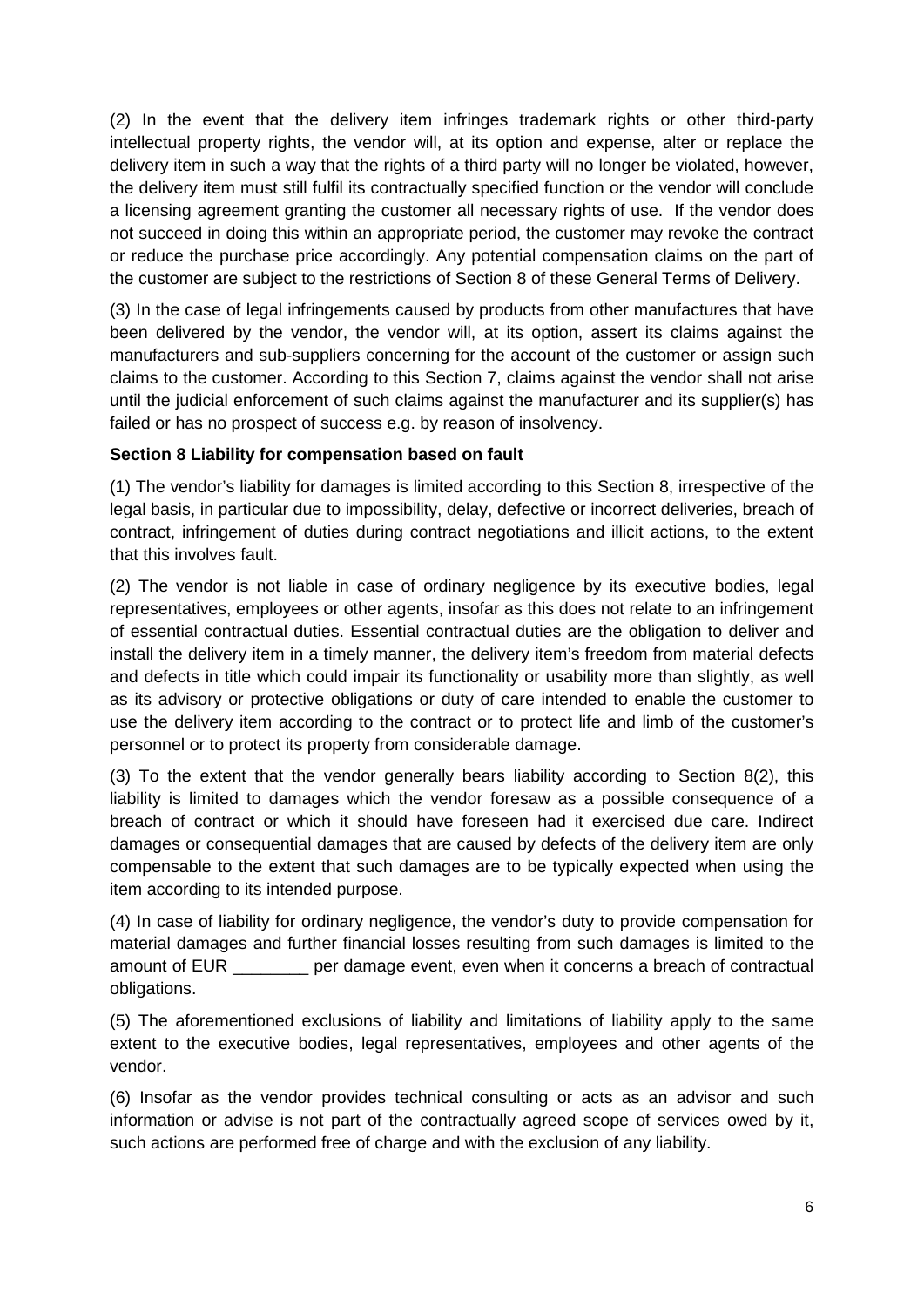(7) The limitations of this Section 8 do not apply to the vendor's liability in case of intentional acts, injury to life, limb or health, for guaranteed qualities or according to the Product Liability Act.

# **Section 9 Retention of title**

(1) The following conditions on retention of title are intended to secure all current and future claims of the vendor against the customer resulting from their supply relationship concerning the delivery item (including current account balances under a current account relationship limited to the current supply relationship).

(2) Goods delivered to the customer by the vendor shall remain the property of the vendor until all secured claims have been paid in full. These goods, as well as goods that take the place of such goods on the basis of the following provisions that are also subject to retention of title, are hereinafter referred to as "reserved goods".

(3) The customer shall store the reserved goods for the vendor free of charge. The customer shall treat the reserved goods with care. It must adequately insure them at its own expense at their replacement value against fire or water damages or theft.

(4) The customer may process and sell the reserved goods within the ordinary course of business up to the time of any enforcement event (paragraph 9). It may not pledge the reserved goods or use them as security.

(5) If the reserved goods are processed by the customer, it is agreed that the processing is carried out in the name and for the account of the vendor as manufacturer and that the vendor directly acquires ownership or - if the processing is carried out using materials from several owners or the value of the processed object is higher than the value of the reserved goods - a co-ownership interest (fractional ownership) in the newly created object in the ratio of the value of the reserved goods to the value of the newly created object. In the case that the vendor does not acquire ownership, the customer hereby assigns in advance its future ownership or partial ownership – in the abovementioned proportion – of the newly created item to the vendor as a precaution. If the reserved goods are merged with other items to a single item or are blended inseparably and if one of the other items can be regarded as the main object, then the vendor shall transfer the partial ownership interest to the customer in the proportion mentioned in the first sentence provided that the main item belongs to the vendor.

(6) In the case of resale of the reserved goods, the customer hereby assigns in advance any associated claims against the purchaser to the vendor as a precautionary measure; in the case of partial ownership on the part of the vendor, according to the proportion of the partial ownership interest. The same applies for other claims that take the place of the reserved goods or that otherwise arise concerning the reserved goods such as insurance claims or claims resulting from tort in case of loss or destruction. The vendor revocably authorizes the customer to collect claims assigned to the vendor for its account and in its own name. The vendor may revoke such collection authorisation only in the case of an enforcement event.

(7) If third parties attach the reserved goods, especially by means of seizure, the customer shall immediately communicate the vendor's ownership interest and inform the vendor about the situation in order to enable it to assert its ownership rights. The customer shall be liable to the vendor if the third party concerned is not able to reimburse the vendor for the judicial or extrajudicial costs that arise in this context.